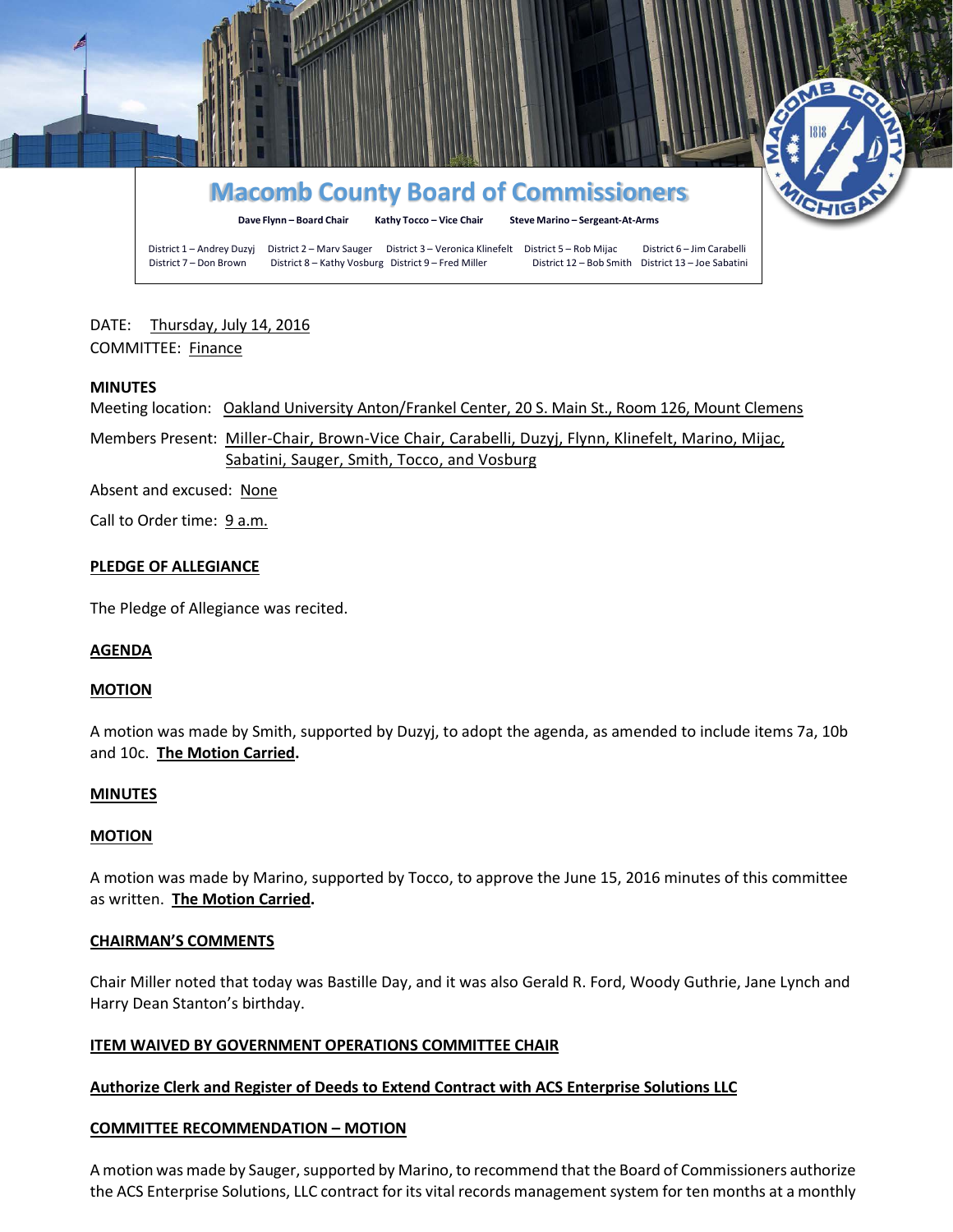cost not to exceed \$4,988, which is available in the Clerk's indexing account; further, a copy of this Board of Commissioners' action is directed to be delivered forthwith to the Office of the County Executive. **THE MOTION CARRIED.**

# **RECOMMENDATION FROM JULY 12, 2016 GOVERNMENT OPERATIONS COMMITTEE**

# **Concur in Settlement Concerning the Case of Alan Baynes v. County of Macomb et. al.**

### **COMMITTEE RECOMMENDATION – MOTION**

A motion was made by Smith, supported by Sauger, to recommend that the Board of Commissioners concur in the settlement concerning the case of Alan Baynes versus the County of Macomb; further, a copy of this Board of Commissioners' action is directed to be delivered forthwith to the Office of the County Executive. **THE MOTION CARRIED WITH CARABELLI VOTING "NO."**

### **ITEMS WAIVED BY INFRASTRUCTURE/ECONOMIC DEVELOPMENT COMMITTEE CO-CHAIRS**

### **Cost Share Agreement with Clinton Township for 19 Mile Road Resurfacing Project**

### **COMMITTEE RECOMMENDATION – MOTION**

A motion was made by Smith, supported by Sabatini, to recommend that the Board of Commissioners approve the cost share agreement between Clinton Township and the Macomb County Department of Roads for the resurfacing of 19 Mile Road between Hayes Road and Romeo Plank Road; further, a copy of this Board of Commissioners' action is directed to be delivered forthwith to the Office of the County Executive. **THE MOTION CARRIED.**

# **Cost Share Agreement with the Village of Romeo for 32 Mile Road Reconstruction Project from Van Dyke Road to Clinton Street**

# **COMMITTEE RECOMMENDATION – MOTION**

A motion was made by Brown, supported by Vosburg, to recommend that the Board of Commissioners approve the cost share agreement with the Village of Romeo for the 32 Mile Road reconstruction project from Van Dyke Road to Clinton Street; further, a copy of this Board of Commissioners' action is directed to be delivered forthwith to the Office of the County Executive.

The following commissioner spoke: Brown.

Chair Miller called for a vote on the motion and **THE MOTION CARRIED.**

# **Cost Share Agreement with Clinton Township for the Charter Oaks Reconstruction Project**

# **COMMITTEE RECOMMENDATION – MOTION**

A motion was made by Smith, supported by Tocco, to recommend that the Board of Commissioners approve the cost share agreement with Clinton Township for the Charter Oaks Reconstruction Project; further, a copy of this Board of Commissioners' action is directed to be delivered forthwith to the Office of the County Executive. **THE MOTION CARRIED.**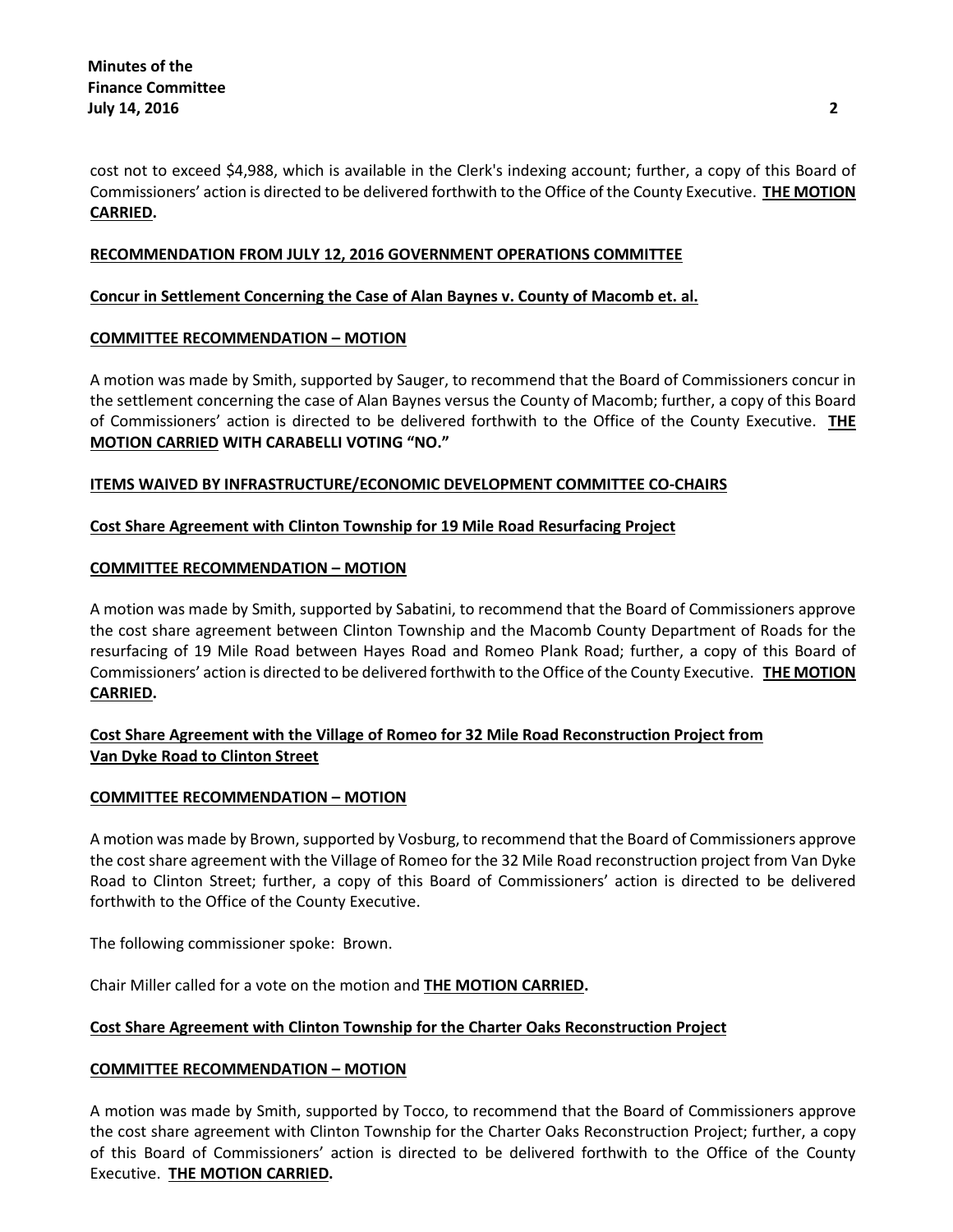# **Cost Share Agreement with Harrison Township for the South Lakeshore Drive Bridge Replacement**

#### **COMMITTEE RECOMMENDATION – MOTION**

A motion was made by Marino, supported by Sauger, to recommend that the Board of Commissioners approve the cost share agreement with Harrison Township; further, a copy of this Board of Commissioners' action is directed to be delivered forthwith to the Office of the County Executive.

The following commissioner spoke: Marino.

Chair Miller called for a vote on the motion and **THE MOTION CARRIED.**

# **Award of Bid & Contract to Cadillac Asphalt for the 2016 Pavement Preservation Program Hot Mix Asphalt (HMA Program)**

### **COMMITTEE RECOMMENDATION – MOTION**

A motion was made by Sabatini, supported by Tocco, to recommend that the Board of Commissioners award the bid and contract to Cadillac Asphalt for the 2016 Pavement Preservation Program Hot Mix Asphalt (HMA Program); further, a copy of this Board of Commissioners' action is directed to be delivered forthwith to the Office of the County Executive. **THE MOTION CARRIED.**

# **Agreement with MDOT for the Removal and Replacement of the Lakeshore Drive Bridge in Harrison Township**

#### **COMMITTEE RECOMMENDATION – MOTION**

A motion as made by Marino, supported by Tocco, to recommend that the Board of Commissioners agree with MDOT for the removal and replacement of the Lakeshore Drive Bridge in Harrison Township; further, a copy of this Board of Commissioners' action is directed to be delivered forthwith to the Office of the County Executive. **THE MOTION CARRIED.**

# **Agreement with MDOT for the Removal and Replacement of the Quinn Road Bridge in Clinton Township**

# **COMMITTEE RECOMMENDATION – MOTION**

A motion was made by Smith, supported by Duzyj, to recommend that the Board of Commissioners agree with MDOT for the removal and replacement of the Quinn Road Bridge in Clinton Township; further, a copy of this Board of Commissioners' action is directed to be delivered forthwith to the Office of the County Executive.

The following Commissioners spoke: Smith, Carabelli, Miller, Duzyj, Tocco and Sauger.

Chair Miller called for a vote on the motion and **THE MOTION CARRIED.**